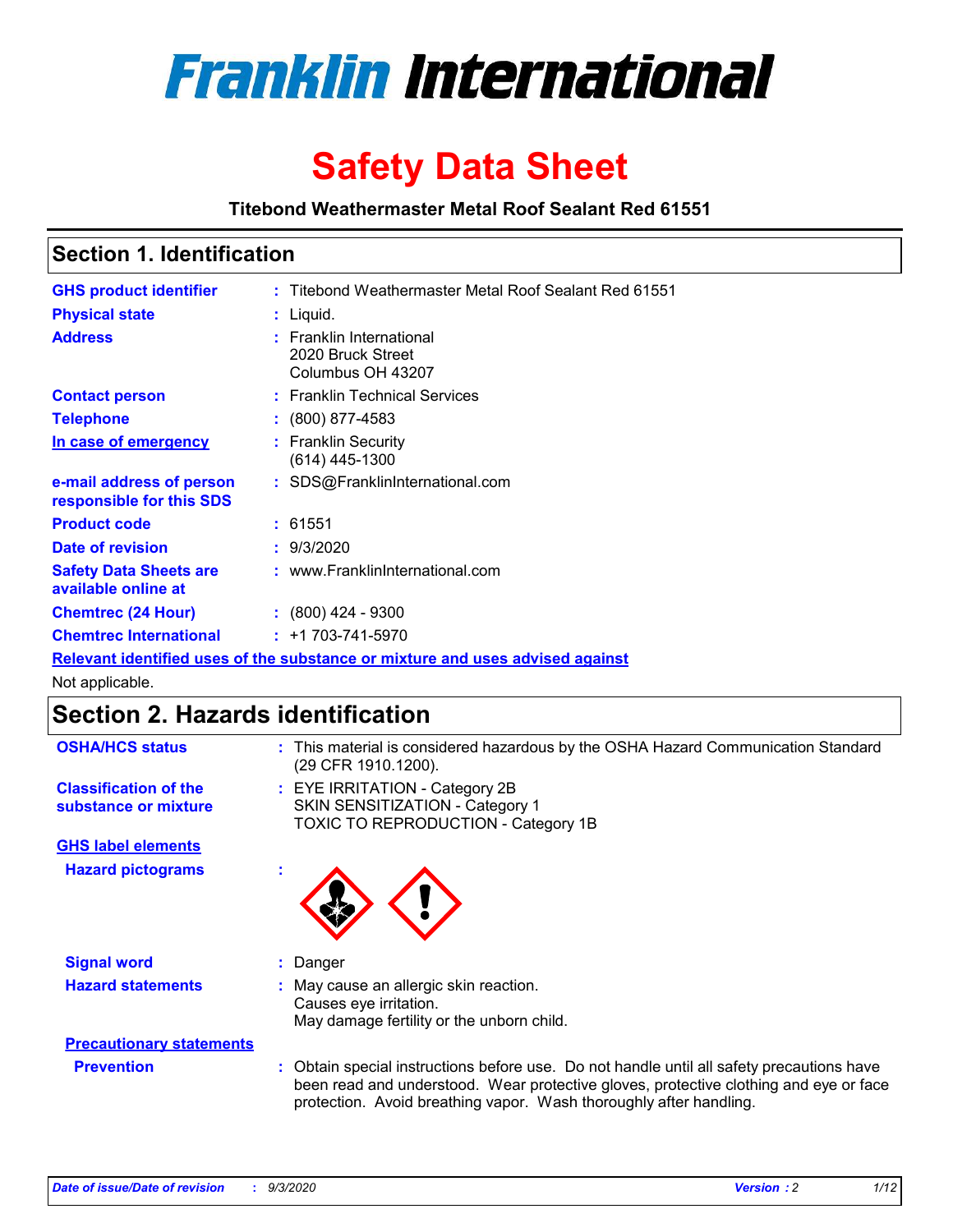### **Section 2. Hazards identification**

| <b>Response</b>                            | : IF exposed or concerned: Get medical advice or attention. Wash contaminated clothing<br>before reuse. IF ON SKIN: Wash with plenty of water. IF IN EYES: Rinse cautiously<br>with water for several minutes. Remove contact lenses, if present and easy to do.<br>Continue rinsing. If eye irritation persists: Get medical advice or attention. |
|--------------------------------------------|----------------------------------------------------------------------------------------------------------------------------------------------------------------------------------------------------------------------------------------------------------------------------------------------------------------------------------------------------|
| <b>Storage</b>                             | : Store locked up.                                                                                                                                                                                                                                                                                                                                 |
| <b>Disposal</b>                            | : Dispose of contents and container in accordance with all local, regional, national and<br>international regulations.                                                                                                                                                                                                                             |
| <b>Hazards not otherwise</b><br>classified | : Product generates methanol during cure.                                                                                                                                                                                                                                                                                                          |

# **Section 3. Composition/information on ingredients**

| <b>Substance/mixture</b> | Mixture |
|--------------------------|---------|
|                          |         |

| <b>Ingredient name</b>       | $\frac{9}{6}$ | <b>CAS number</b> |
|------------------------------|---------------|-------------------|
| 3-aminopropyltriethoxysilane | ՝≤3           | 919-30-2          |
| Dibutyltin dilaurate         | ∣≤0.3         | 77-58-7           |

Any concentration shown as a range is to protect confidentiality or is due to batch variation.

**There are no additional ingredients present which, within the current knowledge of the supplier and in the concentrations applicable, are classified as hazardous to health or the environment and hence require reporting in this section.**

**Occupational exposure limits, if available, are listed in Section 8.**

### **Section 4. First aid measures**

| <b>Description of necessary first aid measures</b> |                                                                                                                                                                                                                                                                                                                                                                                                                                                                                                                                                                                                                                                                                                                                                                           |
|----------------------------------------------------|---------------------------------------------------------------------------------------------------------------------------------------------------------------------------------------------------------------------------------------------------------------------------------------------------------------------------------------------------------------------------------------------------------------------------------------------------------------------------------------------------------------------------------------------------------------------------------------------------------------------------------------------------------------------------------------------------------------------------------------------------------------------------|
| <b>Eye contact</b>                                 | : Immediately flush eyes with plenty of water, occasionally lifting the upper and lower<br>eyelids. Check for and remove any contact lenses. Continue to rinse for at least 10<br>minutes. If irritation persists, get medical attention.                                                                                                                                                                                                                                                                                                                                                                                                                                                                                                                                 |
| <b>Inhalation</b>                                  | : Remove victim to fresh air and keep at rest in a position comfortable for breathing. If<br>not breathing, if breathing is irregular or if respiratory arrest occurs, provide artificial<br>respiration or oxygen by trained personnel. It may be dangerous to the person providing<br>aid to give mouth-to-mouth resuscitation. Get medical attention. If unconscious, place<br>in recovery position and get medical attention immediately. Maintain an open airway.<br>Loosen tight clothing such as a collar, tie, belt or waistband. In case of inhalation of<br>decomposition products in a fire, symptoms may be delayed. The exposed person may<br>need to be kept under medical surveillance for 48 hours.                                                       |
| <b>Skin contact</b>                                | : Wash with plenty of soap and water. Remove contaminated clothing and shoes. Wash<br>contaminated clothing thoroughly with water before removing it, or wear gloves.<br>Continue to rinse for at least 10 minutes. Get medical attention. In the event of any<br>complaints or symptoms, avoid further exposure. Wash clothing before reuse. Clean<br>shoes thoroughly before reuse.                                                                                                                                                                                                                                                                                                                                                                                     |
| <b>Ingestion</b>                                   | : Wash out mouth with water. Remove dentures if any. Remove victim to fresh air and<br>keep at rest in a position comfortable for breathing. If material has been swallowed and<br>the exposed person is conscious, give small quantities of water to drink. Stop if the<br>exposed person feels sick as vomiting may be dangerous. Do not induce vomiting<br>unless directed to do so by medical personnel. If vomiting occurs, the head should be<br>kept low so that vomit does not enter the lungs. Get medical attention. Never give<br>anything by mouth to an unconscious person. If unconscious, place in recovery position<br>and get medical attention immediately. Maintain an open airway. Loosen tight clothing<br>such as a collar, tie, belt or waistband. |
| Most important symptoms/effects, acute and delayed |                                                                                                                                                                                                                                                                                                                                                                                                                                                                                                                                                                                                                                                                                                                                                                           |
| <b>Potential acute health effects</b>              |                                                                                                                                                                                                                                                                                                                                                                                                                                                                                                                                                                                                                                                                                                                                                                           |
| <b>Eye contact</b>                                 | : May cause eye irritation.                                                                                                                                                                                                                                                                                                                                                                                                                                                                                                                                                                                                                                                                                                                                               |
| <b>Inhalation</b>                                  | : No known significant effects or critical hazards.                                                                                                                                                                                                                                                                                                                                                                                                                                                                                                                                                                                                                                                                                                                       |
|                                                    |                                                                                                                                                                                                                                                                                                                                                                                                                                                                                                                                                                                                                                                                                                                                                                           |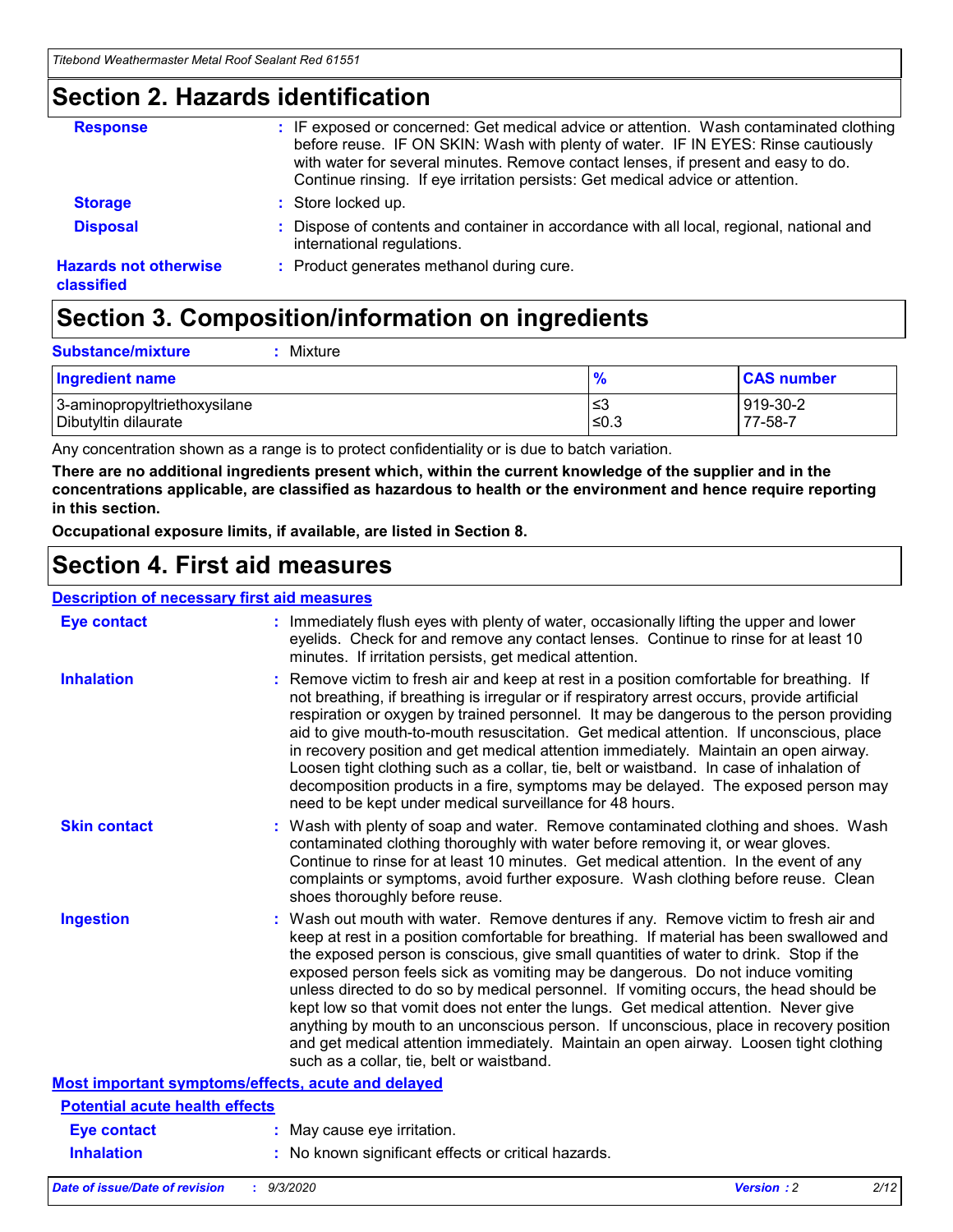| <b>Section 4. First aid measures</b> |                                                                                                                                                                                                                                                                                                                                                                                                                 |
|--------------------------------------|-----------------------------------------------------------------------------------------------------------------------------------------------------------------------------------------------------------------------------------------------------------------------------------------------------------------------------------------------------------------------------------------------------------------|
| <b>Skin contact</b>                  | : May cause skin irritation.                                                                                                                                                                                                                                                                                                                                                                                    |
| <b>Ingestion</b>                     | : No known significant effects or critical hazards.                                                                                                                                                                                                                                                                                                                                                             |
| <b>Over-exposure signs/symptoms</b>  |                                                                                                                                                                                                                                                                                                                                                                                                                 |
| <b>Eye contact</b>                   | : Adverse symptoms may include the following:<br>irritation<br>watering<br>redness                                                                                                                                                                                                                                                                                                                              |
| <b>Inhalation</b>                    | : Adverse symptoms may include the following:<br>reduced fetal weight<br>increase in fetal deaths<br>skeletal malformations                                                                                                                                                                                                                                                                                     |
| <b>Skin contact</b>                  | : Adverse symptoms may include the following:<br>irritation<br>redness<br>reduced fetal weight<br>increase in fetal deaths<br>skeletal malformations                                                                                                                                                                                                                                                            |
| <b>Ingestion</b>                     | : Adverse symptoms may include the following:<br>reduced fetal weight<br>increase in fetal deaths<br>skeletal malformations                                                                                                                                                                                                                                                                                     |
|                                      | Indication of immediate medical attention and special treatment needed, if necessary                                                                                                                                                                                                                                                                                                                            |
| <b>Notes to physician</b>            | : In case of inhalation of decomposition products in a fire, symptoms may be delayed.<br>The exposed person may need to be kept under medical surveillance for 48 hours.                                                                                                                                                                                                                                        |
| <b>Specific treatments</b>           | : No specific treatment.                                                                                                                                                                                                                                                                                                                                                                                        |
| <b>Protection of first-aiders</b>    | : No action shall be taken involving any personal risk or without suitable training. If it is<br>suspected that fumes are still present, the rescuer should wear an appropriate mask or<br>self-contained breathing apparatus. It may be dangerous to the person providing aid to<br>give mouth-to-mouth resuscitation. Wash contaminated clothing thoroughly with water<br>before removing it, or wear gloves. |

**See toxicological information (Section 11)**

### **Section 5. Fire-fighting measures**

| <b>Extinguishing media</b>                               |                                                                                                                                                                                                     |
|----------------------------------------------------------|-----------------------------------------------------------------------------------------------------------------------------------------------------------------------------------------------------|
| <b>Suitable extinguishing</b><br>media                   | : Use an extinguishing agent suitable for the surrounding fire.                                                                                                                                     |
| <b>Unsuitable extinguishing</b><br>media                 | $:$ None known.                                                                                                                                                                                     |
| <b>Specific hazards arising</b><br>from the chemical     | : In a fire or if heated, a pressure increase will occur and the container may burst.                                                                                                               |
| <b>Hazardous thermal</b><br>decomposition products       | Decomposition products may include the following materials:<br>carbon dioxide<br>carbon monoxide<br>nitrogen oxides<br>metal oxide/oxides                                                           |
| <b>Special protective actions</b><br>for fire-fighters   | : Promptly isolate the scene by removing all persons from the vicinity of the incident if<br>there is a fire. No action shall be taken involving any personal risk or without suitable<br>training. |
| <b>Special protective</b><br>equipment for fire-fighters | Fire-fighters should wear appropriate protective equipment and self-contained breathing<br>apparatus (SCBA) with a full face-piece operated in positive pressure mode.                              |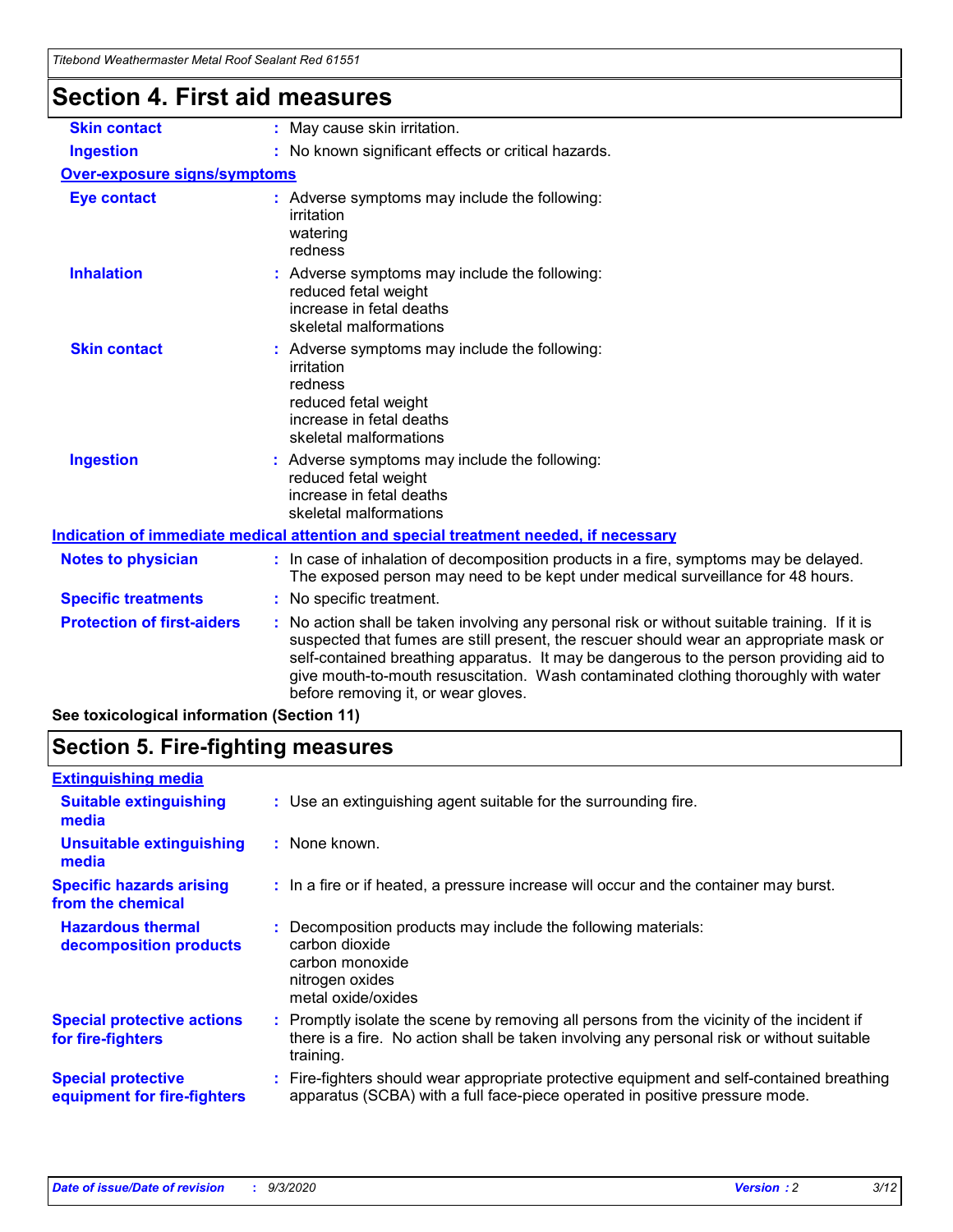### **Section 6. Accidental release measures**

|                                                              | Personal precautions, protective equipment and emergency procedures                                                                                                                                                                                                                                                                                                                                                                                                                                                                                                                                                                                                                                          |  |  |  |  |
|--------------------------------------------------------------|--------------------------------------------------------------------------------------------------------------------------------------------------------------------------------------------------------------------------------------------------------------------------------------------------------------------------------------------------------------------------------------------------------------------------------------------------------------------------------------------------------------------------------------------------------------------------------------------------------------------------------------------------------------------------------------------------------------|--|--|--|--|
| For non-emergency<br>personnel                               | : No action shall be taken involving any personal risk or without suitable training.<br>Evacuate surrounding areas. Keep unnecessary and unprotected personnel from<br>entering. Do not touch or walk through spilled material. Avoid breathing vapor or mist.<br>Provide adequate ventilation. Wear appropriate respirator when ventilation is<br>inadequate. Put on appropriate personal protective equipment.                                                                                                                                                                                                                                                                                             |  |  |  |  |
| For emergency responders                                     | : If specialized clothing is required to deal with the spillage, take note of any information in<br>Section 8 on suitable and unsuitable materials. See also the information in "For non-<br>emergency personnel".                                                                                                                                                                                                                                                                                                                                                                                                                                                                                           |  |  |  |  |
| <b>Environmental precautions</b>                             | : Avoid dispersal of spilled material and runoff and contact with soil, waterways, drains<br>and sewers. Inform the relevant authorities if the product has caused environmental<br>pollution (sewers, waterways, soil or air).                                                                                                                                                                                                                                                                                                                                                                                                                                                                              |  |  |  |  |
| <b>Methods and materials for containment and cleaning up</b> |                                                                                                                                                                                                                                                                                                                                                                                                                                                                                                                                                                                                                                                                                                              |  |  |  |  |
| <b>Small spill</b>                                           | : Stop leak if without risk. Move containers from spill area. Dilute with water and mop up<br>if water-soluble. Alternatively, or if water-insoluble, absorb with an inert dry material and<br>place in an appropriate waste disposal container. Dispose of via a licensed waste<br>disposal contractor.                                                                                                                                                                                                                                                                                                                                                                                                     |  |  |  |  |
| <b>Large spill</b>                                           | : Stop leak if without risk. Move containers from spill area. Approach release from<br>upwind. Prevent entry into sewers, water courses, basements or confined areas. Wash<br>spillages into an effluent treatment plant or proceed as follows. Contain and collect<br>spillage with non-combustible, absorbent material e.g. sand, earth, vermiculite or<br>diatomaceous earth and place in container for disposal according to local regulations<br>(see Section 13). Dispose of via a licensed waste disposal contractor. Contaminated<br>absorbent material may pose the same hazard as the spilled product. Note: see<br>Section 1 for emergency contact information and Section 13 for waste disposal. |  |  |  |  |

### **Section 7. Handling and storage**

#### **Precautions for safe handling**

| <b>Protective measures</b>                                                       | : Put on appropriate personal protective equipment (see Section 8). Persons with a<br>history of skin sensitization problems should not be employed in any process in which<br>this product is used. Avoid exposure - obtain special instructions before use. Avoid<br>exposure during pregnancy. Do not handle until all safety precautions have been read<br>and understood. Do not get in eyes or on skin or clothing. Do not ingest. Avoid<br>breathing vapor or mist. If during normal use the material presents a respiratory hazard,<br>use only with adequate ventilation or wear appropriate respirator. Keep in the original<br>container or an approved alternative made from a compatible material, kept tightly<br>closed when not in use. Empty containers retain product residue and can be hazardous.<br>Do not reuse container. |
|----------------------------------------------------------------------------------|--------------------------------------------------------------------------------------------------------------------------------------------------------------------------------------------------------------------------------------------------------------------------------------------------------------------------------------------------------------------------------------------------------------------------------------------------------------------------------------------------------------------------------------------------------------------------------------------------------------------------------------------------------------------------------------------------------------------------------------------------------------------------------------------------------------------------------------------------|
| <b>Advice on general</b><br>occupational hygiene                                 | : Eating, drinking and smoking should be prohibited in areas where this material is<br>handled, stored and processed. Workers should wash hands and face before eating,<br>drinking and smoking. Remove contaminated clothing and protective equipment before<br>entering eating areas. See also Section 8 for additional information on hygiene<br>measures.                                                                                                                                                                                                                                                                                                                                                                                                                                                                                    |
| <b>Conditions for safe storage,</b><br>including any<br><b>incompatibilities</b> | Store between the following temperatures: 0 to $120^{\circ}$ C (32 to $248^{\circ}$ F). Store in<br>accordance with local regulations. Store in original container protected from direct<br>sunlight in a dry, cool and well-ventilated area, away from incompatible materials (see<br>Section 10) and food and drink. Store locked up. Keep container tightly closed and<br>sealed until ready for use. Containers that have been opened must be carefully<br>resealed and kept upright to prevent leakage. Do not store in unlabeled containers.<br>Use appropriate containment to avoid environmental contamination. See Section 10 for<br>incompatible materials before handling or use.                                                                                                                                                     |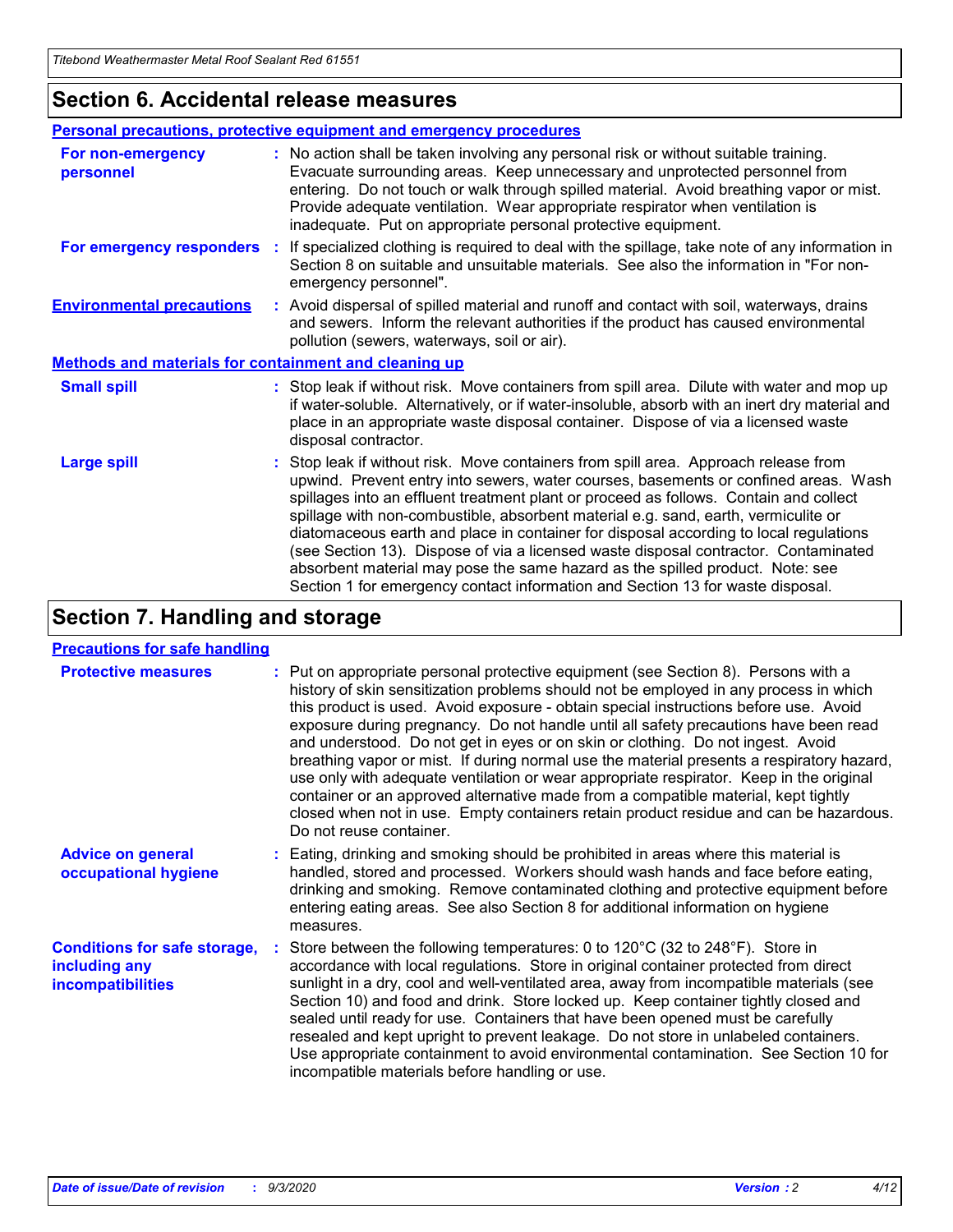# **Section 8. Exposure controls/personal protection**

#### **Control parameters**

#### **Occupational exposure limits**

| <b>Ingredient name</b>                               |    |                        | <b>Exposure limits</b>                                                                                                                                                                                                                                                                                                                                                                                                                                                                                                                                                                                                 |
|------------------------------------------------------|----|------------------------|------------------------------------------------------------------------------------------------------------------------------------------------------------------------------------------------------------------------------------------------------------------------------------------------------------------------------------------------------------------------------------------------------------------------------------------------------------------------------------------------------------------------------------------------------------------------------------------------------------------------|
| 3-aminopropyltriethoxysilane<br>Dibutyltin dilaurate |    |                        | None.<br>ACGIH TLV (United States, 3/2020). Absorbed through skin.<br>Notes: as Sn<br>TWA: $0.1 \text{ mg/m}^3$ , (as Sn) 8 hours.<br>STEL: 0.2 mg/m <sup>3</sup> , (as Sn) 15 minutes.<br>NIOSH REL (United States, 10/2016). Absorbed through skin.<br>Notes: as Sn<br>TWA: 0.1 mg/m <sup>3</sup> , (as Sn) 10 hours.<br>OSHA PEL (United States, 5/2018). Notes: as Sn<br>TWA: 0.1 mg/m <sup>3</sup> , (as Sn) 8 hours.<br>OSHA PEL 1989 (United States, 3/1989). Absorbed through skin.<br>Notes: measured as Sn<br>TWA: 0.1 mg/m <sup>3</sup> , (measured as Sn) 8 hours. Form: Organic                           |
| <b>Appropriate engineering</b><br>controls           |    |                        | : If user operations generate dust, fumes, gas, vapor or mist, use process enclosures,<br>local exhaust ventilation or other engineering controls to keep worker exposure to<br>airborne contaminants below any recommended or statutory limits.                                                                                                                                                                                                                                                                                                                                                                       |
| <b>Environmental exposure</b><br>controls            |    |                        | Emissions from ventilation or work process equipment should be checked to ensure<br>they comply with the requirements of environmental protection legislation. In some<br>cases, fume scrubbers, filters or engineering modifications to the process equipment<br>will be necessary to reduce emissions to acceptable levels.                                                                                                                                                                                                                                                                                          |
| <b>Individual protection measures</b>                |    |                        |                                                                                                                                                                                                                                                                                                                                                                                                                                                                                                                                                                                                                        |
| <b>Hygiene measures</b>                              |    |                        | : Wash hands, forearms and face thoroughly after handling chemical products, before<br>eating, smoking and using the lavatory and at the end of the working period.<br>Appropriate techniques should be used to remove potentially contaminated clothing.<br>Contaminated work clothing should not be allowed out of the workplace. Wash<br>contaminated clothing before reusing. Ensure that eyewash stations and safety<br>showers are close to the workstation location.                                                                                                                                            |
| <b>Eye/face protection</b>                           |    |                        | Safety eyewear complying with an approved standard should be used when a risk<br>assessment indicates this is necessary to avoid exposure to liquid splashes, mists,<br>gases or dusts. If contact is possible, the following protection should be worn, unless<br>the assessment indicates a higher degree of protection: chemical splash goggles.                                                                                                                                                                                                                                                                    |
| <b>Skin protection</b>                               |    |                        |                                                                                                                                                                                                                                                                                                                                                                                                                                                                                                                                                                                                                        |
| <b>Hand protection</b>                               |    |                        | : Chemical-resistant, impervious gloves complying with an approved standard should be<br>worn at all times when handling chemical products if a risk assessment indicates this is<br>necessary. Considering the parameters specified by the glove manufacturer, check<br>during use that the gloves are still retaining their protective properties. It should be<br>noted that the time to breakthrough for any glove material may be different for different<br>glove manufacturers. In the case of mixtures, consisting of several substances, the<br>protection time of the gloves cannot be accurately estimated. |
| <b>Body protection</b>                               |    | handling this product. | Personal protective equipment for the body should be selected based on the task being<br>performed and the risks involved and should be approved by a specialist before                                                                                                                                                                                                                                                                                                                                                                                                                                                |
| <b>Other skin protection</b>                         |    |                        | : Appropriate footwear and any additional skin protection measures should be selected<br>based on the task being performed and the risks involved and should be approved by a<br>specialist before handling this product.                                                                                                                                                                                                                                                                                                                                                                                              |
| <b>Respiratory protection</b>                        | ÷. | aspects of use.        | Based on the hazard and potential for exposure, select a respirator that meets the<br>appropriate standard or certification. Respirators must be used according to a<br>respiratory protection program to ensure proper fitting, training, and other important                                                                                                                                                                                                                                                                                                                                                         |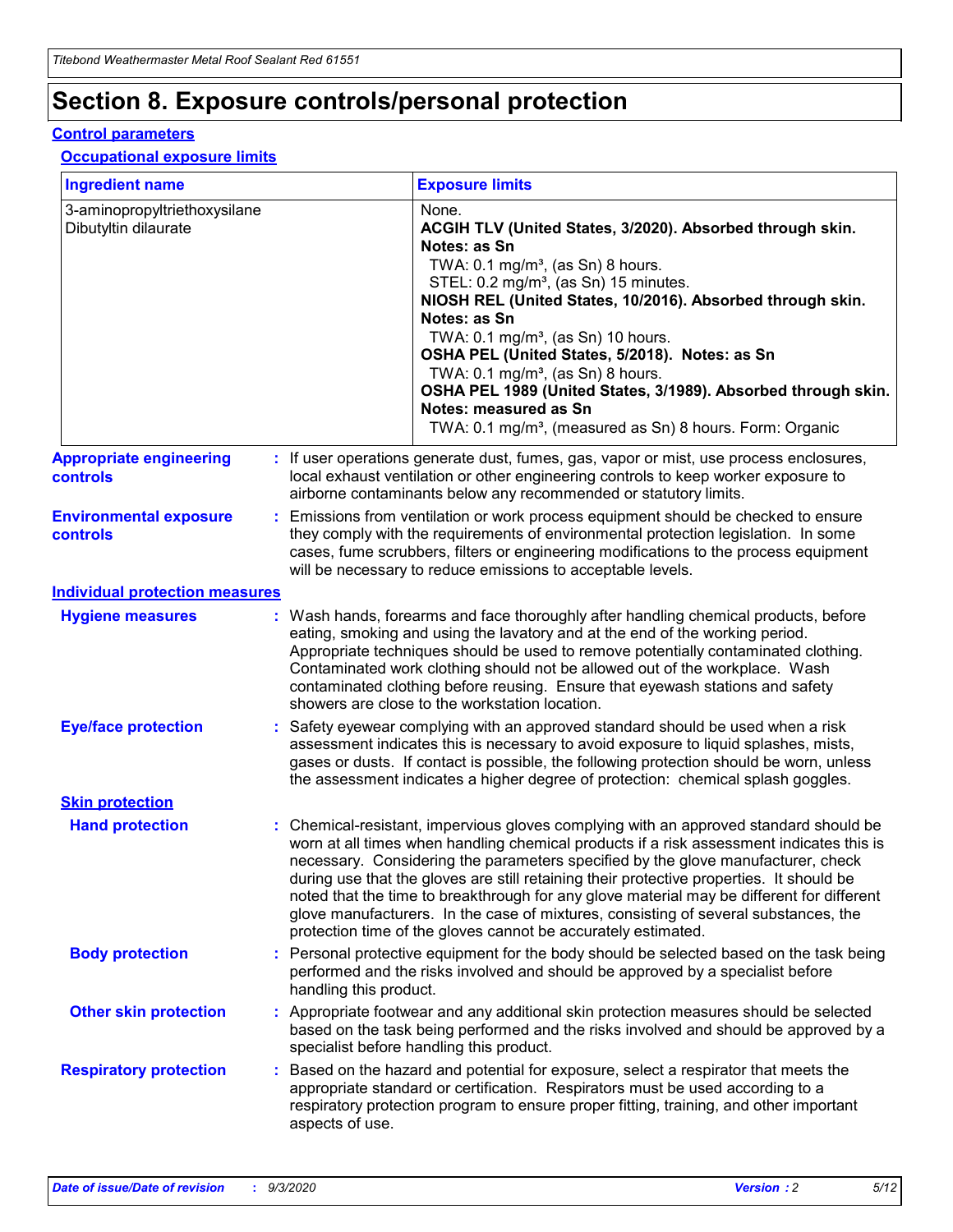### **Section 9. Physical and chemical properties**

#### **Appearance**

| <b>Physical state</b>                             | : Liquid. [Paste.]                                              |
|---------------------------------------------------|-----------------------------------------------------------------|
| Color                                             | Red.                                                            |
| Odor                                              | Characteristic.                                                 |
| <b>Odor threshold</b>                             | Not available.                                                  |
| рH                                                | Not applicable.                                                 |
| <b>Melting point</b>                              | : Not available.                                                |
| <b>Boiling point</b>                              | >200°C (>392°F)                                                 |
| <b>Flash point</b>                                | Closed cup: >200°C (>392°F) [Setaflash.]                        |
| <b>Evaporation rate</b>                           | $>1$ (butyl acetate = 1)                                        |
| <b>Flammability (solid, gas)</b>                  | : Not available.                                                |
| Lower and upper explosive<br>(flammable) limits   | : Not available.                                                |
| <b>VOC (less water, less)</b><br>exempt solvents) | : 0 g/l                                                         |
| <b>Volatility</b>                                 | $: 0\%$ (w/w)                                                   |
| <b>Vapor density</b>                              | Not available.                                                  |
| <b>Relative density</b>                           | $\mathbf{1}$ $\mathbf{\sqrt{4}}$ 32                             |
| <b>Solubility</b>                                 | Insoluble in the following materials: cold water and hot water. |
| <b>Solubility in water</b>                        | Not available.                                                  |
| <b>Partition coefficient: n-</b><br>octanol/water | $:$ Not available.                                              |
| <b>Auto-ignition temperature</b>                  | : Not available.                                                |
| <b>Decomposition temperature</b>                  | : Not available.                                                |
| <b>Viscosity</b>                                  | : Not available.                                                |

### **Section 10. Stability and reactivity**

| <b>Reactivity</b>                            | : No specific test data related to reactivity available for this product or its ingredients.            |
|----------------------------------------------|---------------------------------------------------------------------------------------------------------|
| <b>Chemical stability</b>                    | : The product is stable.                                                                                |
| <b>Possibility of hazardous</b><br>reactions | : Under normal conditions of storage and use, hazardous reactions will not occur.                       |
| <b>Conditions to avoid</b>                   | : No specific data.                                                                                     |
| <b>Incompatible materials</b>                | : No specific data.                                                                                     |
| <b>Hazardous decomposition</b><br>products   | Under normal conditions of storage and use, hazardous decomposition products should<br>not be produced. |

## **Section 11. Toxicological information**

### **Information on toxicological effects**

#### **Acute toxicity**

| <b>Product/ingredient name</b> | <b>Result</b>           | <b>Species</b> | <b>Dose</b>                | <b>Exposure</b> |
|--------------------------------|-------------------------|----------------|----------------------------|-----------------|
| 3-aminopropyltriethoxysilane   | <b>ILD50 Dermal</b>     | Rabbit         | 4.29 g/kg                  |                 |
| Dibutyltin dilaurate           | ILD50 Oral<br>LD50 Oral | Rat<br>Rat     | $1.57$ g/kg<br>175 $mg/kg$ |                 |
|                                |                         |                |                            |                 |

**Irritation/Corrosion**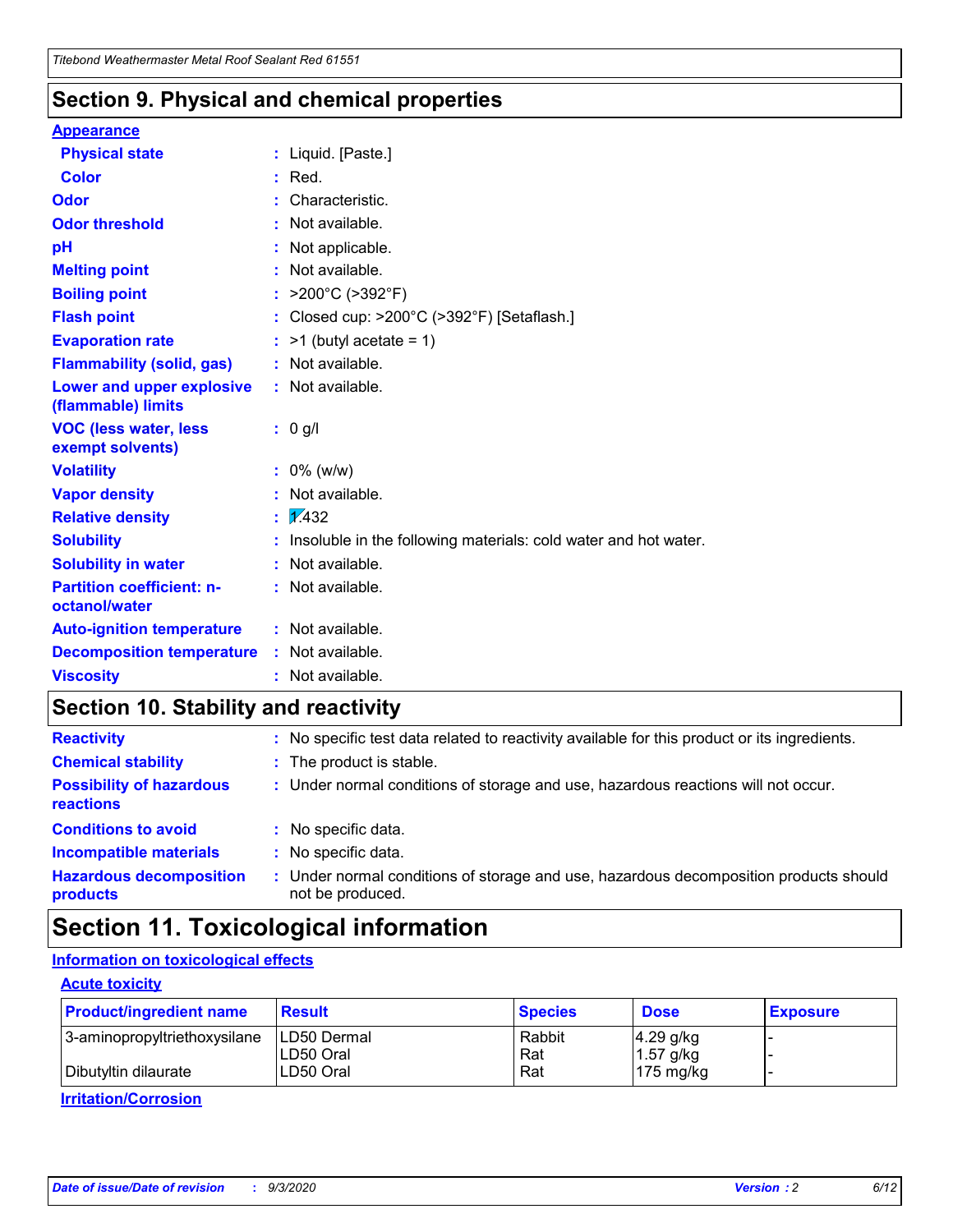# **Section 11. Toxicological information**

| <b>Product/ingredient name</b> | <b>Result</b>                 | <b>Species</b> | <b>Score</b> | <b>Exposure</b>    | <b>Observation</b> |
|--------------------------------|-------------------------------|----------------|--------------|--------------------|--------------------|
| 3-aminopropyltriethoxysilane   | Eyes - Mild irritant          | Rabbit         |              | $100$ mg           |                    |
|                                | Eyes - Severe irritant        | Rabbit         |              | 24 hours 750       |                    |
|                                |                               |                |              | ug                 |                    |
|                                | <b>Skin - Severe irritant</b> | Rabbit         |              | 24 hours 5         | ۰                  |
| Dibutyltin dilaurate           | Eyes - Moderate irritant      | Rabbit         |              | mq<br>24 hours 100 |                    |
|                                |                               |                |              | mg                 |                    |
|                                | Skin - Severe irritant        | Rabbit         |              | 500 mg             |                    |

#### **Sensitization**

Not available.

#### **Mutagenicity**

Not available.

#### **Carcinogenicity**

Not available.

#### **Reproductive toxicity**

Not available.

#### **Teratogenicity**

Not available.

#### **Specific target organ toxicity (single exposure)**

Not available.

#### **Specific target organ toxicity (repeated exposure)**

| <b>Name</b>                                                                         |                                                                            | <b>Category</b>                                     | <b>Route of</b><br>exposure | <b>Target organs</b> |  |  |
|-------------------------------------------------------------------------------------|----------------------------------------------------------------------------|-----------------------------------------------------|-----------------------------|----------------------|--|--|
| Dibutyltin dilaurate                                                                |                                                                            | Category 1                                          |                             | respiratory system   |  |  |
| <b>Aspiration hazard</b><br>Not available.                                          |                                                                            |                                                     |                             |                      |  |  |
| <b>Information on the likely</b><br>routes of exposure                              | : Not available.                                                           |                                                     |                             |                      |  |  |
| <b>Potential acute health effects</b>                                               |                                                                            |                                                     |                             |                      |  |  |
| <b>Eye contact</b>                                                                  | : May cause eye irritation.                                                |                                                     |                             |                      |  |  |
| <b>Inhalation</b>                                                                   |                                                                            | : No known significant effects or critical hazards. |                             |                      |  |  |
| <b>Skin contact</b>                                                                 |                                                                            | : May cause skin irritation.                        |                             |                      |  |  |
| <b>Ingestion</b>                                                                    |                                                                            | : No known significant effects or critical hazards. |                             |                      |  |  |
| <b>Symptoms related to the physical, chemical and toxicological characteristics</b> |                                                                            |                                                     |                             |                      |  |  |
| <b>Eye contact</b>                                                                  | irritation<br>watering<br>redness                                          | : Adverse symptoms may include the following:       |                             |                      |  |  |
| <b>Inhalation</b>                                                                   | reduced fetal weight<br>increase in fetal deaths<br>skeletal malformations | : Adverse symptoms may include the following:       |                             |                      |  |  |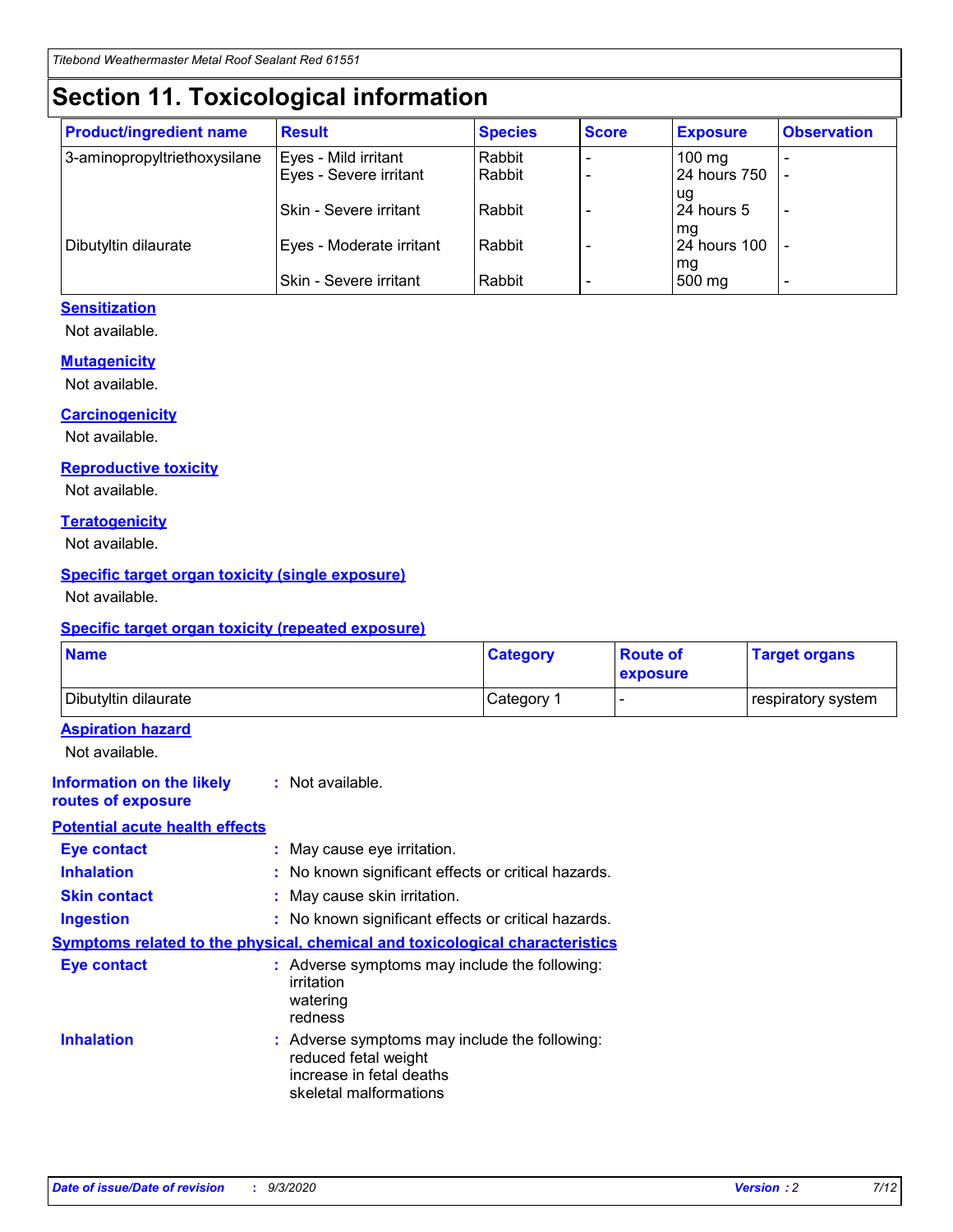*Titebond Weathermaster Metal Roof Sealant Red 61551*

# **Section 11. Toxicological information**

| <b>Skin contact</b>                     | : Adverse symptoms may include the following:<br>irritation                                                                 |  |
|-----------------------------------------|-----------------------------------------------------------------------------------------------------------------------------|--|
|                                         | redness                                                                                                                     |  |
|                                         | reduced fetal weight<br>increase in fetal deaths                                                                            |  |
|                                         | skeletal malformations                                                                                                      |  |
| <b>Ingestion</b>                        | : Adverse symptoms may include the following:<br>reduced fetal weight<br>increase in fetal deaths<br>skeletal malformations |  |
|                                         | Delayed and immediate effects and also chronic effects from short and long term exposure                                    |  |
| <b>Short term exposure</b>              |                                                                                                                             |  |
| <b>Potential immediate</b><br>effects   | : Not available.                                                                                                            |  |
| <b>Potential delayed effects</b>        | : Not available.                                                                                                            |  |
| <b>Long term exposure</b>               |                                                                                                                             |  |
| <b>Potential immediate</b><br>effects   | : Not available.                                                                                                            |  |
| <b>Potential delayed effects</b>        | : Not available.                                                                                                            |  |
| <b>Potential chronic health effects</b> |                                                                                                                             |  |
| Not available.                          |                                                                                                                             |  |
| <b>General</b>                          | Once sensitized, a severe allergic reaction may occur when subsequently exposed to<br>very low levels.                      |  |
| <b>Carcinogenicity</b>                  | : No known significant effects or critical hazards.                                                                         |  |
| <b>Mutagenicity</b>                     | : No known significant effects or critical hazards.                                                                         |  |
| <b>Teratogenicity</b>                   | May damage the unborn child.                                                                                                |  |
| <b>Developmental effects</b>            | : No known significant effects or critical hazards.                                                                         |  |
| <b>Fertility effects</b>                | May damage fertility.                                                                                                       |  |
| <b>Numerical measures of toxicity</b>   |                                                                                                                             |  |
| <b>Acute toxicity estimates</b>         |                                                                                                                             |  |
| الملحلة والمستحيط والمسالم              |                                                                                                                             |  |

Not available.

# **Section 12. Ecological information**

#### **Toxicity**

| <b>Product/ingredient name</b> | <b>Result</b>                                       | <b>Species</b>               | <b>Exposure</b>       |
|--------------------------------|-----------------------------------------------------|------------------------------|-----------------------|
| Dibutyltin dilaurate           | $ CC50>3$ mg/l<br>Chronic EC10 > 2 mg/l Fresh water | Algae<br>Algae - Desmodesmus | 72 hours<br>196 hours |
|                                |                                                     | <b>I</b> subspicatus         |                       |

#### **Persistence and degradability**

| <b>Product/ingredient name</b> | <b>Test</b>                                                                    | <b>Result</b>  |                   | <b>Dose</b> | <b>Inoculum</b>         |
|--------------------------------|--------------------------------------------------------------------------------|----------------|-------------------|-------------|-------------------------|
| Dibutyltin dilaurate           | OECD 301F<br>Ready<br>Biodegradability -<br>Manometric<br>Respirometry<br>Test | 23 % - 28 days |                   |             |                         |
| <b>Product/ingredient name</b> | <b>Aquatic half-life</b>                                                       |                | <b>Photolysis</b> |             | <b>Biodegradability</b> |
| Dibutyltin dilaurate           |                                                                                |                |                   |             | <b>Inherent</b>         |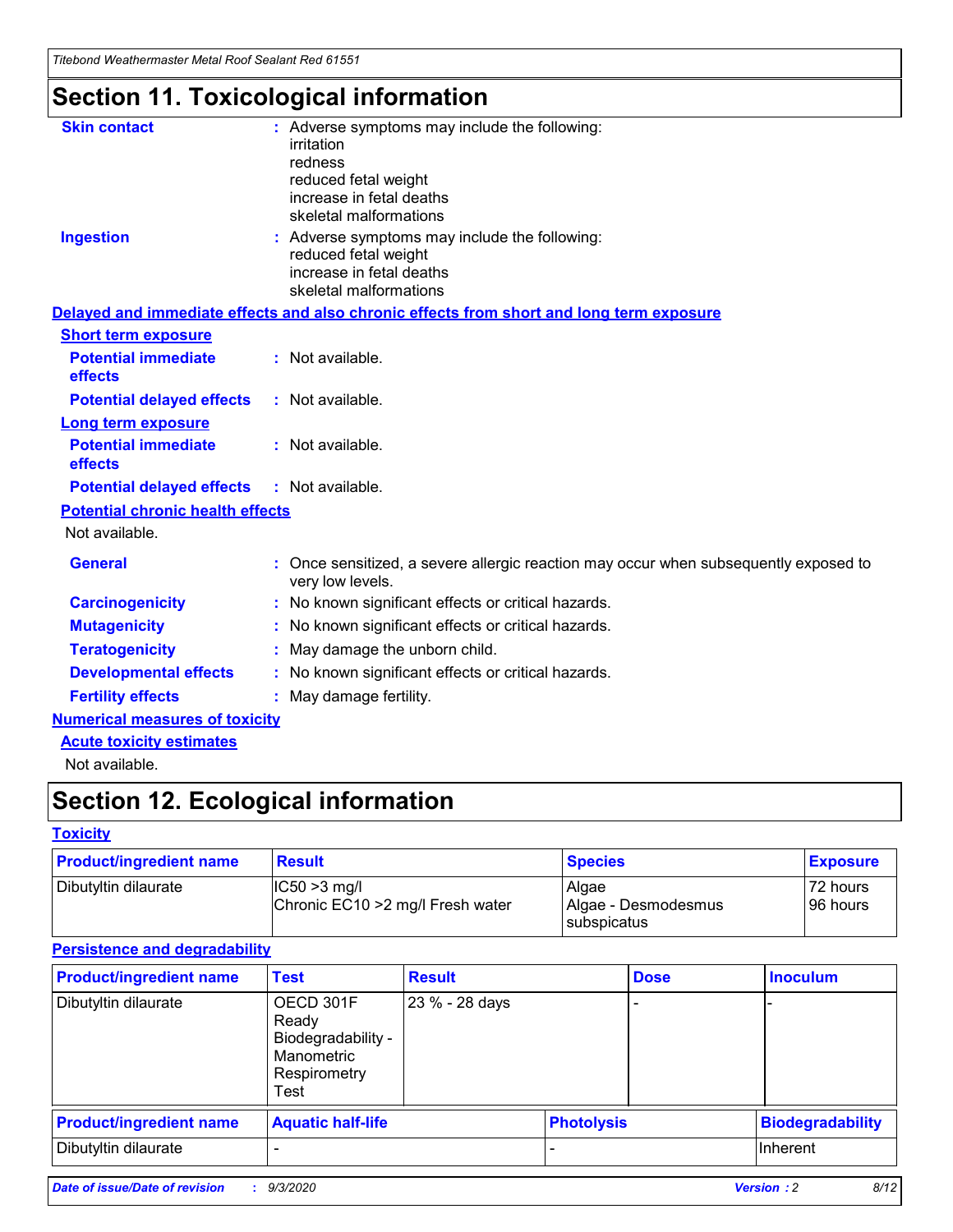# **Section 12. Ecological information**

#### **Bioaccumulative potential**

| <b>Product/ingredient name</b> | $LogPow$ | <b>BCF</b> | <b>Potential</b> |
|--------------------------------|----------|------------|------------------|
| 3-aminopropyltriethoxysilane   | 1.7      | 3.4        | low              |
| Dibutyltin dilaurate           | 4.44     | 2.91       | low              |

#### **Mobility in soil**

| MUNIHIY III JUH                                               |                                                     |
|---------------------------------------------------------------|-----------------------------------------------------|
| <b>Soil/water partition</b><br>coefficient (K <sub>oc</sub> ) | : Not available.                                    |
| <b>Other adverse effects</b>                                  | : No known significant effects or critical hazards. |

### **Section 13. Disposal considerations**

**Disposal methods :**

The generation of waste should be avoided or minimized wherever possible. Disposal of this product, solutions and any by-products should at all times comply with the requirements of environmental protection and waste disposal legislation and any regional local authority requirements. Dispose of surplus and non-recyclable products via a licensed waste disposal contractor. Waste should not be disposed of untreated to the sewer unless fully compliant with the requirements of all authorities with jurisdiction. Waste packaging should be recycled. Incineration or landfill should only be considered when recycling is not feasible. This material and its container must be disposed of in a safe way. Care should be taken when handling emptied containers that have not been cleaned or rinsed out. Empty containers or liners may retain some product residues. Avoid dispersal of spilled material and runoff and contact with soil, waterways, drains and sewers.

### **Section 14. Transport information**

|                                      | <b>DOT</b><br><b>Classification</b> | <b>TDG</b><br><b>Classification</b> | <b>Mexico</b><br><b>Classification</b> | <b>ADR/RID</b> | <b>IMDG</b>              | <b>IATA</b>    |
|--------------------------------------|-------------------------------------|-------------------------------------|----------------------------------------|----------------|--------------------------|----------------|
| <b>UN number</b>                     | Not regulated.                      | Not regulated.                      | Not regulated.                         | Not regulated. | Not regulated.           | Not regulated. |
| <b>UN proper</b><br>shipping name    |                                     |                                     |                                        |                |                          |                |
| <b>Transport</b><br>hazard class(es) |                                     | $\overline{\phantom{0}}$            | $\overline{\phantom{0}}$               |                | $\overline{\phantom{0}}$ |                |
| <b>Packing group</b>                 |                                     |                                     |                                        |                |                          |                |
| <b>Environmental</b><br>hazards      | No.                                 | No.                                 | No.                                    | No.            | No.                      | No.            |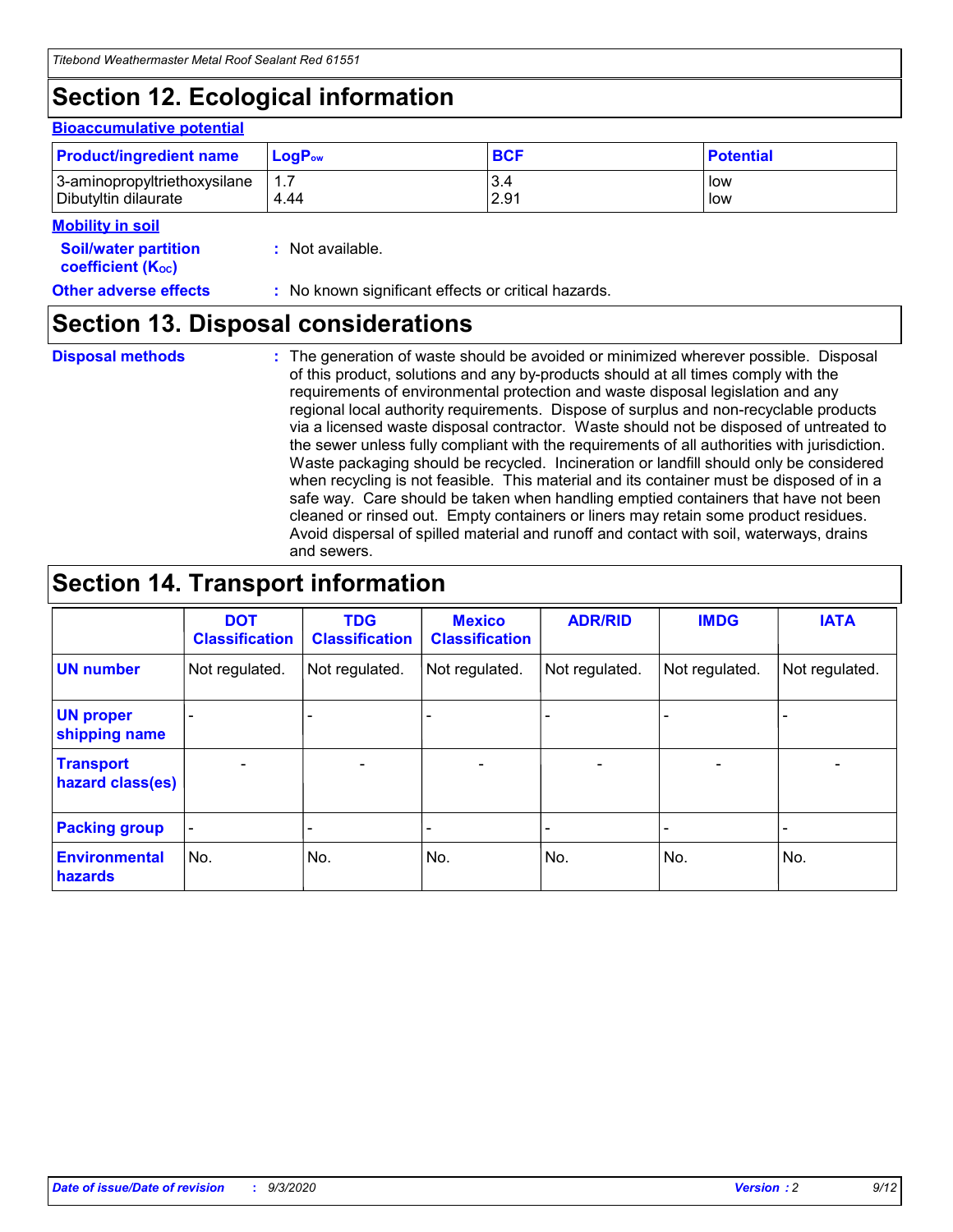### **Section 15. Regulatory information**

#### **U.S. Federal regulations**

#### **SARA 302/304**

#### **Composition/information on ingredients**

No products were found.

| SARA 304 RQ | Not applicable. |
|-------------|-----------------|
|-------------|-----------------|

#### **SARA 311/312**

**Classification :** EYE IRRITATION - Category 2B SKIN SENSITIZATION - Category 1 TOXIC TO REPRODUCTION - Category 1B HNOC - Product generates methanol during cure.

#### **Composition/information on ingredients**

| <b>Name</b>                  | $\frac{9}{6}$ | <b>Classification</b>                                                                                                                                                                                                                                                                                      |
|------------------------------|---------------|------------------------------------------------------------------------------------------------------------------------------------------------------------------------------------------------------------------------------------------------------------------------------------------------------------|
| 3-aminopropyltriethoxysilane | $\leq$ 3      | <b>FLAMMABLE LIQUIDS - Category 4</b><br><b>ACUTE TOXICITY (oral) - Category 4</b><br><b>SKIN IRRITATION - Category 2</b><br>EYE IRRITATION - Category 2A                                                                                                                                                  |
| Dibutyltin dilaurate         | ≤0.3          | <b>ACUTE TOXICITY (oral) - Category 3</b><br>SKIN CORROSION - Category 1C<br>SERIOUS EYE DAMAGE - Category 1<br>SKIN SENSITIZATION - Category 1<br><b>GERM CELL MUTAGENICITY - Category 2</b><br>TOXIC TO REPRODUCTION - Category 1B<br>SPECIFIC TARGET ORGAN TOXICITY (REPEATED<br>EXPOSURE) - Category 1 |

#### **State regulations**

**Massachusetts :**

: None of the components are listed.

**New York :** None of the components are listed. **New Jersey :** None of the components are listed.

**Pennsylvania :** None of the components are listed.

#### **California Prop. 65**

WARNING: This product can expose you to methanol, which is known to the State of California to cause birth defects or other reproductive harm. For more information go to www.P65Warnings.ca.gov.

| Ingredient name | No significant risk Maximum<br>level | acceptable dosage<br><b>level</b> |
|-----------------|--------------------------------------|-----------------------------------|
| I methanol      |                                      | Yes.                              |

#### **International regulations**

**Chemical Weapon Convention List Schedules I, II & III Chemicals** Not listed.

#### **Montreal Protocol**

Not listed.

**Stockholm Convention on Persistent Organic Pollutants**

Not listed.

#### **UNECE Aarhus Protocol on POPs and Heavy Metals** Not listed.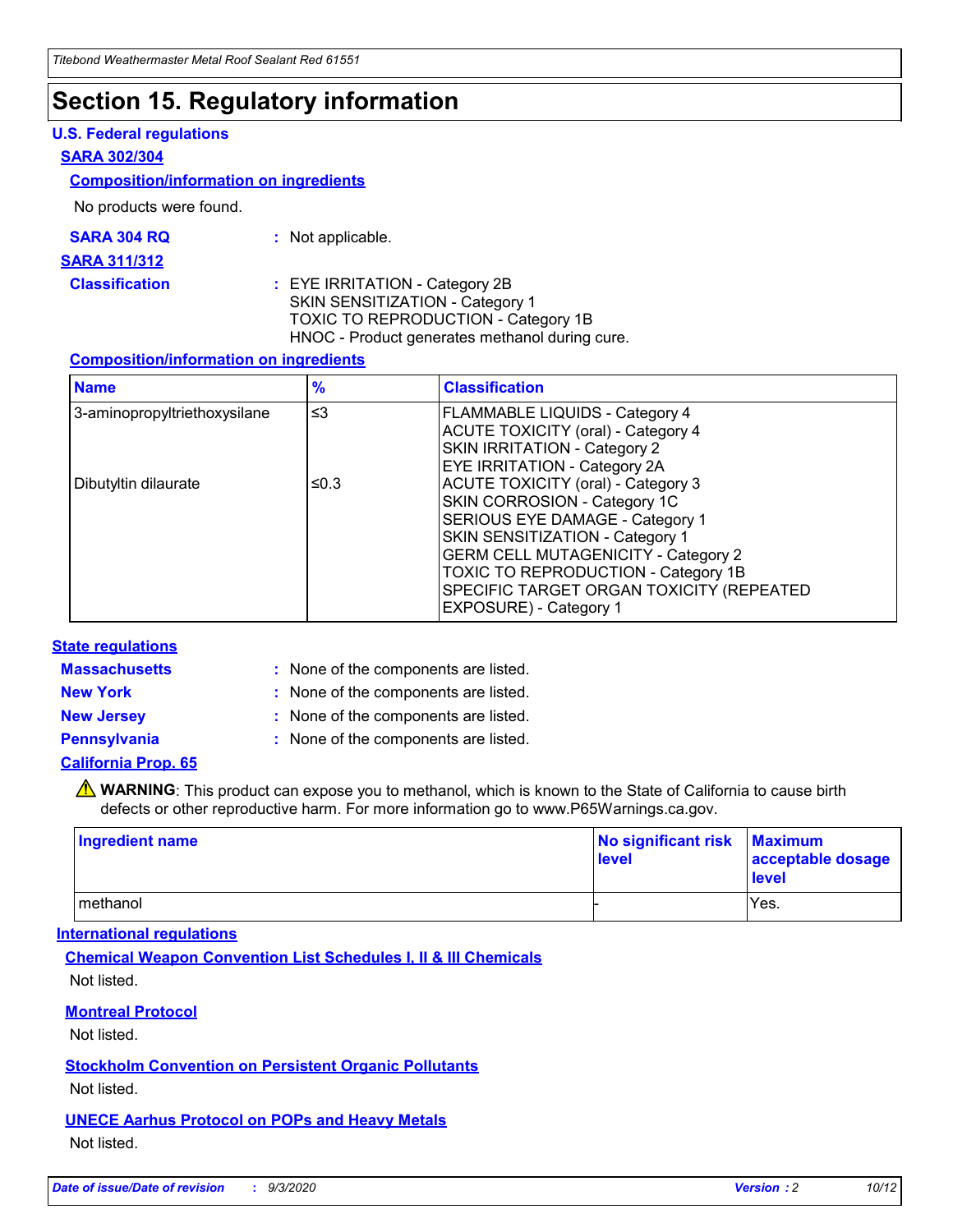### **Section 15. Regulatory information**

#### **Inventory list**

- 
- **China :** Not determined.

**United States TSCA 8(b) inventory**

**:** All components are active or exempted.

# **Section 16. Other information**





**Caution: HMIS® ratings are based on a 0-4 rating scale, with 0 representing minimal hazards or risks, and 4 representing significant hazards or risks. Although HMIS® ratings and the associated label are not required on SDSs or products leaving a facility under 29 CFR 1910.1200, the preparer may choose to provide them. HMIS® ratings are to be used with a fully implemented HMIS® program. HMIS® is a registered trademark and service mark of the American Coatings Association, Inc.**

**The customer is responsible for determining the PPE code for this material. For more information on HMIS® Personal Protective Equipment (PPE) codes, consult the HMIS® Implementation Manual.**

**National Fire Protection Association (U.S.A.)**



**Reprinted with permission from NFPA 704-2001, Identification of the Hazards of Materials for Emergency Response Copyright ©1997, National Fire Protection Association, Quincy, MA 02269. This reprinted material is not the complete and official position of the National Fire Protection Association, on the referenced subject which is represented only by the standard in its entirety.**

**Copyright ©2001, National Fire Protection Association, Quincy, MA 02269. This warning system is intended to be interpreted and applied only by properly trained individuals to identify fire, health and reactivity hazards of chemicals. The user is referred to certain limited number of chemicals with recommended classifications in NFPA 49 and NFPA 325, which would be used as a guideline only. Whether the chemicals are classified by NFPA or not, anyone using the 704 systems to classify chemicals does so at their own risk.**

#### **Procedure used to derive the classification**

| <b>Classification</b>                                                                                                | <b>Justification</b>                                  |
|----------------------------------------------------------------------------------------------------------------------|-------------------------------------------------------|
| <b>EYE IRRITATION - Category 2B</b><br><b>SKIN SENSITIZATION - Category 1</b><br>TOXIC TO REPRODUCTION - Category 1B | Expert judgment<br>Expert judgment<br>Expert judgment |
| <b>History</b>                                                                                                       |                                                       |

| <b>Date of printing</b>                  | : 4/22/2022 |
|------------------------------------------|-------------|
| Date of issue/Date of<br><b>revision</b> | : 9/3/2020  |
| Date of previous issue                   | : 9/3/2020  |
| <b>Version</b>                           | $\cdot$ 2   |